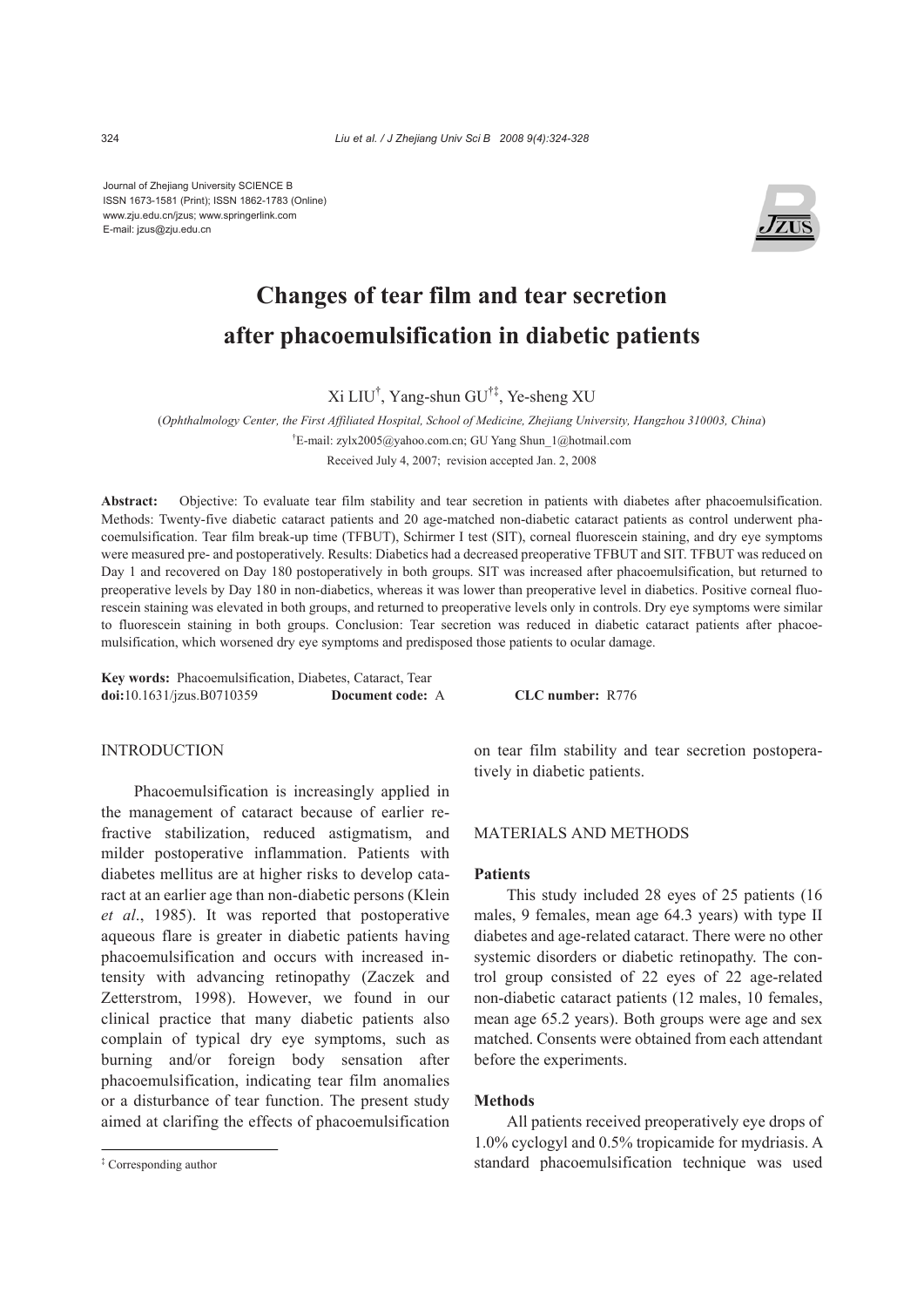beginning with 0.25% bupivacaine and 2.0% lidocaine peribulbar anesthesia. A foldable posterior chamber intraocular lens was implanted in the capsular bag through a self-sealing 3.4 to 3.8 mm clear corneal incision. Postoperatively, patients received topical 0.3% ofloxacin eye drops and 0.1% fluorometholone plus diclofenac sodium eye drops. 0.3% ofloxacin eye drops were administrated 4 times per day for 7 d postoperatively, and 0.1% fluorometholone plus diclofenac sodium were dropped into eyes 4 times per day for 30 d postoperatively. A follow-up observation of 6 months was carried on. Patients were examined on Days 1, 3, 7, 30, 90 and 180 postoperatively. The ocular examinations included a tear film break-up time (TFBUT) measurement, Schirmer I test (SIT) and corneal fluorescein staining. Dry eye symptoms were also recorded. All of these

who had no knowledge of the treatments. The TFBUT test was performed using a commercial available fluorescein test paper that contacted with bottom conjunctiva. The subjects were instructed to blink 3 times, and then saw straight forward without any blink. Tear film was observed using a blue cobalt filter under wide lighting. The interval between the last blink and the appearance of the first corneal dry spot was measured. The last procedure was repeated 3 times and the mean value was recorded. A TFBUT value less than 10 s was accepted as abnormal.

examinations were conducted by an ophthalmologist

The basal SIT was performed under natural light without topical anesthesia. Standardized Whatmann filter paper was placed in the lateral canthus away from the cornea and left in place for 5 min while the eye was closed. The distance moistened was measured in millimeters (mm). A reading of less than 10 mm was considered abnormal.

The cornea fluorescein staining was performed by using test paper bar of fluorescein to contact the lower fornix of eye. After 3 times of blinks, the subjects were asked to see straight forward without any blink. Under the wide blue cobalt light of the bimicroscope, the cornea was assessed. Staining in any part of the cornea was accepted as abnormal. Corneal staining of the area was graded: Grade 0, no punctate staining; Grade 1, <1/8 stained; Grade 2, 1/4 stained; Grade 3, >1/2 stained; Grade 4, entire area stained. The subjective complaints were scored by  $0 \sim 12$ : 0, without complaints; 1, visual fatigue; 2, secretion; 3, foreign body sensation; 4, eyelids heavy; 5, dryness; 6, uncomfortable; 7, pain; 8, tears; 9, blurred vision; 10, itch; 11, photophobia; 12, eye redness. Patients who had one or more of these complaints were considered as positive.

Dry eye symptoms were characterized by burning, stinging, redness, sensation of a foreign body, photophobia, and blurred vision, and scored by the grades of 0, 0.5, 1 or 2.

#### **Data analysis**

The data were expressed as mean±*SD*. Statistical analyses were performed using SPSS 11.0 (SPSS, Inc., Chicago, IL, USA).  $\chi^2$  test was used to compare differences of corneal fluorescein staining. Student *t*-test was used to compare difference between diabetic patients and non-diabetic controls, and paired *t*-test was used to compare difference between preand post-operations. Any differences at *P*<0.05 were considered as statistically significant.

## RESULTS

Tables 1 and 2 record the changes of TFBUT and SIT in both non-diabetic controls and diabetic patients pre- and post-phacoemulsification, respectively. Diabetic patients showed statistically significant lower preoperative TFBUT and SIT values, compared with non-diabetic controls. On Day 1 postoperatively, TFBUT values in both groups significantly decreased compared with preoperative values, and afterwards, gradually returned to the preoperative levels, as illustrated by the data recorded on Days 3, 7, 30, 90 and 180 postoperatively. The percentage of TFBUT recovery in diabetic patients (93%) on Day 180 was similar to that of the non-diabetic controls (95%). SIT values significantly increased on Day 1 postoperatively in both groups, and gradually returned to preoperative level in non-diabetic patients by Day 90 postoperatively. However, during the 180 d, the SIT value in diabetic patients (by contrast with controls) continued to reduce to 86% of the preoperative SIT level.

Both the control group and diabetic patients showed positive corneal fluorescein staining preoperatively (Table 3). The positive ratio in the diabetic patients was significantly higher than the ratio for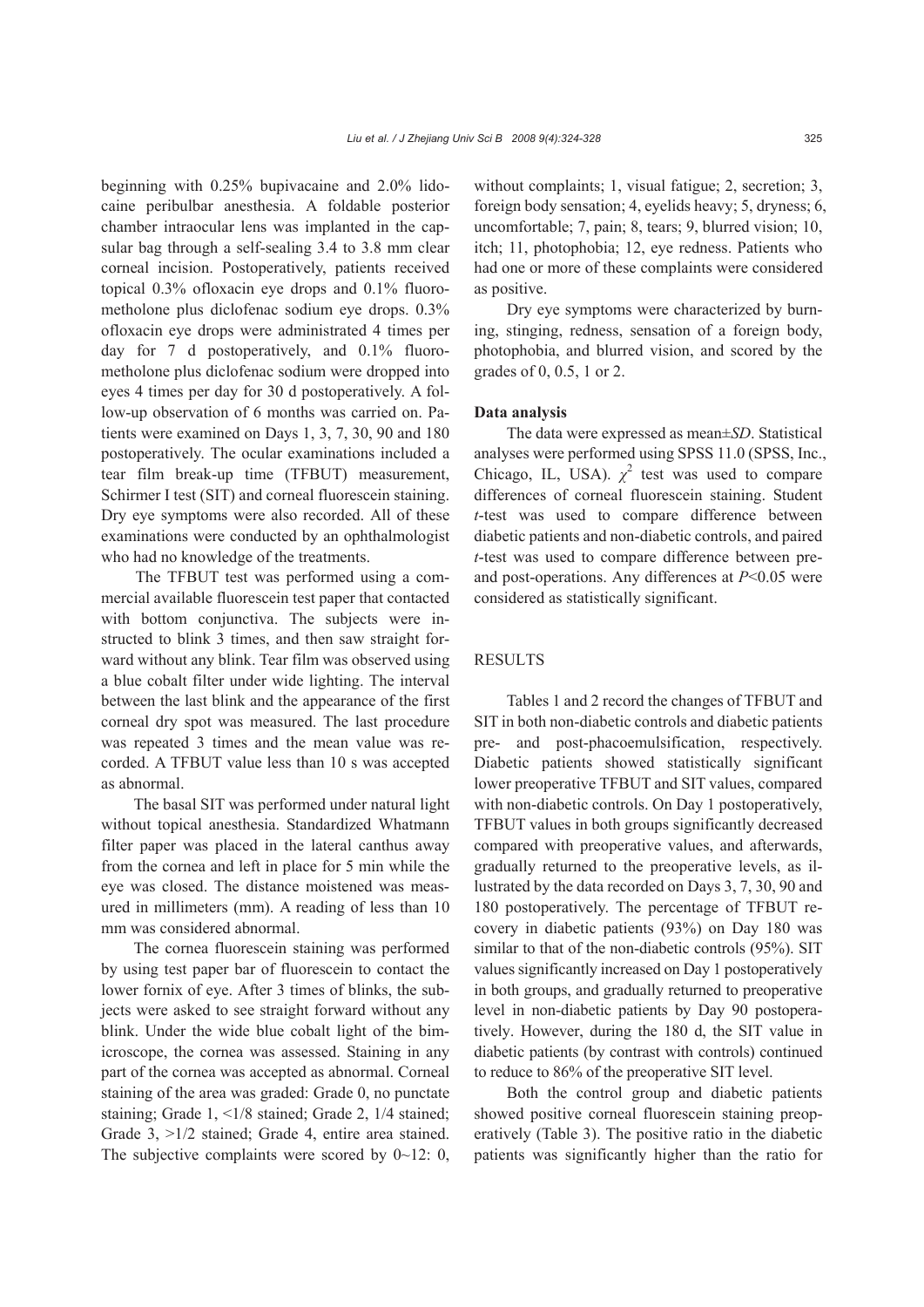controls. On Day 1 postoperatively, the positive ratio increased in both groups, with values for the diabetic patients higher than those for controls. The positive ratio in the controls then gradually returned to the preoperative levels on Days 90 and 180. However, the diabetics still exhibited a significantly higher positive ratio of fluorescein staining compared with either preoperative values or values for controls (Table 3).

Table 4 shows the grades of dry eye symptoms in both groups pre- and postoperatively. Both nondiabetic and diabetic patients had more severe dry eye symptoms on Days 1 to 7 postoperatively. Thereafter, the grades of dry eye symptoms returned to preoperative levels between Days 30 and 180 in the non-diabetic group, and however, remained elevated in diabetics even on Day 180 postoperatively.

**Table 1 Comparison of pre- and postoperative tear film break-up time (TEBUT) in non-diabetic and diabetic patients** 

|               |                   | Non-diabetes        | Diabetes          |                     |  |
|---------------|-------------------|---------------------|-------------------|---------------------|--|
|               | $n_{\text{eyes}}$ | <b>TEBUT</b><br>(s) | $n_{\text{eves}}$ | <b>TEBUT</b><br>(s) |  |
| Preoperation  | 22                | $10.2 \pm 0.8$      | 28                | $8.0 \pm 1.6^a$     |  |
| Postoperation |                   |                     |                   |                     |  |
| Day 1         | 22                | $5.7 \pm 0.6^b$     | 28                | $5.6 \pm 1.1^{b}$   |  |
| Day 3         | 20                | $6.2 \pm 0.6$       | 26                | $6.0 \pm 1.2$       |  |
| Day 7         | 18                | $7.1 \pm 0.6$       | 22                | $6.2 \pm 0.9$       |  |
| Day 30        | 16                | $9.1 \pm 0.6$       | 22                | $6.6 \pm 1.1$       |  |
| Day 90        | 20                | $9.3 \pm 0.9$       | 21                | $7.4 \pm 1.1$       |  |
| Day 180       | 20                | $9.7 \pm 0.9$       | 2.1               | $7.5 \pm 1.2$       |  |

Data are expressed as mean±*SD*. <sup>a</sup>P<0.05 compared with preoperative non-diabetic TFBUT; <sup>b</sup>P<0.05 compared with corresponding preoperative TFBUT

**Table 2 Comparison of pre- and postoperative Schirmer I test (SIT) in non-diabetic and diabetic patients** 

|               |                   | Non-diabetes           | Diabetes |                            |  |
|---------------|-------------------|------------------------|----------|----------------------------|--|
|               | $n_{\text{eyes}}$ | <b>SIT</b><br>(mm)     |          | <b>SIT</b><br>(mm)         |  |
| Preoperation  | 22                | $12.7 \pm 1.0$         | 28       | $7.8 \pm 1.8^a$            |  |
| Postoperation |                   |                        |          |                            |  |
| Day 1         | 22                | $20.5 \pm 2.5^{\circ}$ | 28       | $16.5 \pm 1.9^b$           |  |
| Day 3         | 19                | $18.1 \pm 1.2$         | 26       | $14.4 \pm 1.9$             |  |
| Day 7         | 18                | $14.5 \pm 0.8$         | 22       | $12.0 \pm 1.8$             |  |
| Day 30        | 16                | $13.3 \pm 0.8$         | 20       | $10.0 \pm 1.7$             |  |
| Day 90        | 16                | $12.5 \pm 0.8$         | 20       | $7.1 \pm 1.7$              |  |
| Day 180       | 16                | $12.4 \pm 0.9$         | 20       | $6.7 \pm 1.2$ <sup>c</sup> |  |

Data are expressed as mean $\pm SD$ .  $^{a}P<0.05$  compared with preoperative non-diabetic SIT; <sup>b</sup>P<0.05 compared with corresponding preoperative SIT; <sup>c</sup>P<0.05 compared with the preoperative value for diabetics

|                 |  | Table 3 Comparison of pre- and postoperative corneal    |  |
|-----------------|--|---------------------------------------------------------|--|
|                 |  | fluorescein staining (CFS) in non-diabetic and diabetic |  |
| <i>patients</i> |  |                                                         |  |

|         |                     | Non-diabetes           |                      | Diabetes            |                        |                      |  |
|---------|---------------------|------------------------|----------------------|---------------------|------------------------|----------------------|--|
|         | $n_{\mathrm{eyes}}$ | <b>CFS</b><br>$^{(+)}$ | <b>CFS</b><br>$(\%)$ | $n_{\mathrm{eyes}}$ | <b>CFS</b><br>$^{(+)}$ | <b>CFS</b><br>$(\%)$ |  |
| Pre-op  | 22                  | 3                      | 13.6                 | 28                  | 6                      | $21.4^a$             |  |
| Post-op |                     |                        |                      |                     |                        |                      |  |
| Day 1   | 22                  | 5                      | $22.7^{b}$           | 28                  | 9                      | $32.1^{b}$           |  |
| Day 3   | 20                  | $\overline{c}$         | 10.0                 | 19                  | 7                      | 36.8                 |  |
| Day 7   | 18                  | 2                      | 11.1                 | 20                  | 7                      | 35.0                 |  |
| Day 30  | 16                  | $\overline{c}$         | 12.5                 | 18                  | 6                      | 33.3                 |  |
| Day 90  | 16                  | $\overline{c}$         | 12.5                 | 17                  | 6                      | 35.3                 |  |
| Day 180 | 16                  | $\overline{c}$         | 12.5                 | 16                  | 5                      | $31.2^{\circ}$       |  |

Pre-op: Preoperation; Post-op: Postoperation. <sup>a</sup>P<0.05 compared with preoperative non-diabetic CFS;  $bP<0.05$  compared with corresponding preoperative CFS;  $P < 0.05$  compared with the preoperative value for diabetics

**Table 4 Comparison of pre- and postoperative dry eye symptoms (DES) in non-diabetic and diabetic patients**

|         |                   | Non-diabetes |     |                |                | Diabetes          |    |     |                |                |
|---------|-------------------|--------------|-----|----------------|----------------|-------------------|----|-----|----------------|----------------|
|         |                   | Grade of DES |     |                |                | Grade of DES      |    |     |                |                |
|         | $n_{\text{eyes}}$ | $\theta$     | 0.5 |                | $\overline{2}$ | $n_{\text{eyes}}$ | 0  | 0.5 | 1              | $\overline{2}$ |
| Pre-op  | 22                | 14           | 6   | $\overline{2}$ | $\mathbf{0}$   | 28                | 10 | 16  | $\overline{2}$ | $0^a$          |
| Post-op |                   |              |     |                |                |                   |    |     |                |                |
| Day 1   | 22                | 3            | 6   | 12             | 1 <sup>b</sup> | 28                | 3  | 8   | 14             | $3^{\rm b}$    |
| Day 3   | 20                | 5            | 6   | 8              | 1              | 26                | 5  | 7   | 12             | $\overline{2}$ |
| Day 7   | 18                | 8            | 4   | 6              | $\theta$       | 22                | 6  | 12  | 3              | 1              |
| Day 30  | 16                | 10           | 4   | $\overline{c}$ | $\theta$       | 22                | 7  | 12  | 3              | $\mathbf{0}$   |
| Day 90  | 20                | 12           | 6   | $\overline{2}$ | $\theta$       | 21                | 8  | 12  | 1              | $\theta$       |
| Day 180 | 20                | 14           | 6   | 0              | $\theta$       | 21                | 9  | 11  | 1              | $0^{\circ}$    |

Pre-op: Preoperation; Post-op: Postoperation. Grade 0: No DES; Grade 0.5: Seldom or trace of DES; Grade 1: Sometimes or mild DES; Grade 2: Frequent or moderate DES. <sup>a</sup>P<0.05 compared with preoperative non-diabetic DES; <sup>b</sup>P<0.05 compared with corresponding preoperative DES;  $P < 0.05$  compared with corresponding non-diabetic DES

#### DISCUSSION AND CONCLUSION

In the present study, we found that phacoemulsification affected tear production postoperatively in diabetic cataract patients whose SIT had decreased, causing a risk for the cornea to be damaged and dry eye symptoms. Patients with diabetes mellitus have a higher likelihood of developing cataracts (Klein *et al*., 1985). It has been estimated that up to 20% of all cataract surgeries are performed on diabetic patients (Hamilton *et al*., 1996).

Cataract extraction in diabetic patients is important as it improves visual acuity (Antcliff *et al*.,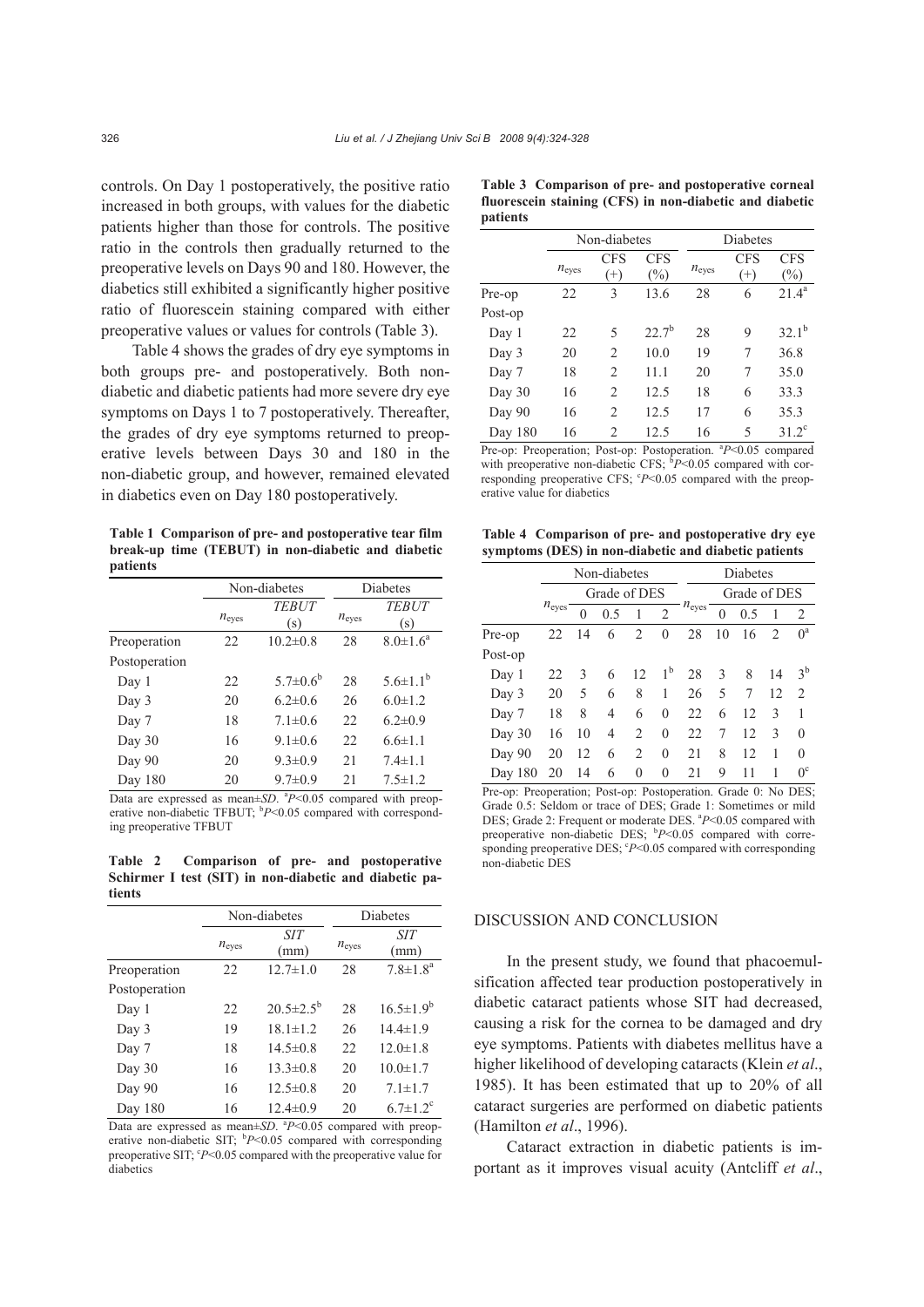1996) and thus quality of life. Phacoemulsification is currently used as a method for cataract therapy. However, the effects of this surgery on tear function including tear production and tear film stability are seldom studied. Ram *et al*.(2002) reported that phacoemulsification did not change TFBUT and SIT scores in patients with dry eye. However, Liu *et al*. (2002) found that phacoemulsification reduced the TFBUT in non-diabetic patients.

We also found that TFBUT returned to preoperative levels both in non-diabetic and diabetic patients during the 180 d after the surgery. However, the SIT was reduced in diabetic patients compared with controls over the same observation period. This observation indicates that phacoemulsification has a greater effect on tear production in diabetic patients than in controls. Although mechanisms underlying this finding are unclear, we speculate that both diabetes mellitus and phacoemulsification may have effects on tear production and that a combination of the disease and the procedure may contribute to the increased dry eye symptoms.

Dogru *et al*.(2001) reported previously that TFBUT and SIT scores significantly decreased in non-insulin-dependent diabetes mellitus (Dogru *et al*., 2001), and suggested that diabetic neuropathy affected the innervation of the lacrimal gland, and that fluctuation in the glycemic control may affect the lacrimal gland secretory function. Furthermore, they also found a decrease in goblet cell numbers in diabetic patients, and hypothesized that this reduction in goblet cell numbers may account for the shortening of TFBUT and instability of the tear film as a result of decreased mucin production. Similarly, Ozdemir *et al*. (2003) found that TFBUT and SIT scores were lower, and the ratio of fluorescein staining was higher in patients with diabetes mellitus compared with control subjects, and suggested that peripheral neuropathy—a common diabetic complication—may affect the nerves supplying the ocular surface and tear glands. Goebbels (2000) reported that the SIT score significantly decreased whilst the TFBUT value was unchanged in insulin-dependent diabetes, and suggested that the decreased SIT score indicated a decreased amount of reflex tearing due to a diminished corneal and conjunctival sensitivity in diabetics. Our present preoperative data in diabetic patients are comparable to those of Goebbels (2000) who demonstrated further that diabetes mellitus indeed impairs tear production, causing the cornea to be at risk of damages. Moreover, diabetes mellitus is associated with increased oxidative stress and free radical production (Dandona *et al*., 1996; Peponis *et al*., 2002; Yan *et al*., 1994). Free radical production can damage epithelial tissues, such as conjunctiva and lacrimal glands (Blades *et al*., 2001). On the other hand, the ultrasound of phacoemulsification can result in free radical formation (Takahashi, 2005). We, therefore, speculate that when undergoing the phacoemulsification procedure, the diabetic cataract patient will suffer more damage to the conjunctiva, lacrimal glands, goblet cells and peripheral nerve innervation to these structures, not only from diabetes mellitus per se, but also from the surgical procedure. These effects would adversely affect tear production and function as well as corneal structure in diabetic patients. Tear formation is an elemental factor for normal ocular physiological function; both tear production and tear film stability are important for maintaining eyes. In the present study, although the TFBUT values in diabetic patients returned to the preoperative levels during the 180 d after the surgery, the SIT value of post-phacoemulsification was lower than that of pre-phacoemulsification. This result means that tear production was even weakened after the surgery, when basal tear secretion in diabetic patients already diminished relatively to that of controls. Due to the lack of tearing, the cornea of diabetic patients is more prone to damage, and patients suffer more dry eye. Therefore, we suggest the use of artificial tear preparations postoperatively for diabetics in order to attenuate their corneal damage and dry eye symptoms from phacoemulsification procedure.

Phacoemulsification reduced tear secretion in diabetic cataract patients postoperatively. It is necessary to use artificial tear preparations for attenuating corneal damage and dry eye symptoms.

#### **References**

- Antcliff, R.J., Poulson, A., Flanagan, D.W., 1996. Phacoemulsification in diabetics. *Eye*, **10**(6):737-741.
- Blades, K.J., Patel, S., Aidoo, K.E., 2001. Oral antioxidant therapy for marginal dry eye. *Eur. J. Clin. Nutr.*, **55**(7): 589-597. [doi:10.1038/sj.ejcn.1601186]
- Dandona, P., Thusu, K., Cook, S., Snyder, B., Makowski, J., Armstrong, D., Nicotera, T., 1996. Oxidative damage to DNA in diabetes mellitus. *Lancet*, **347**(8999):444-445.